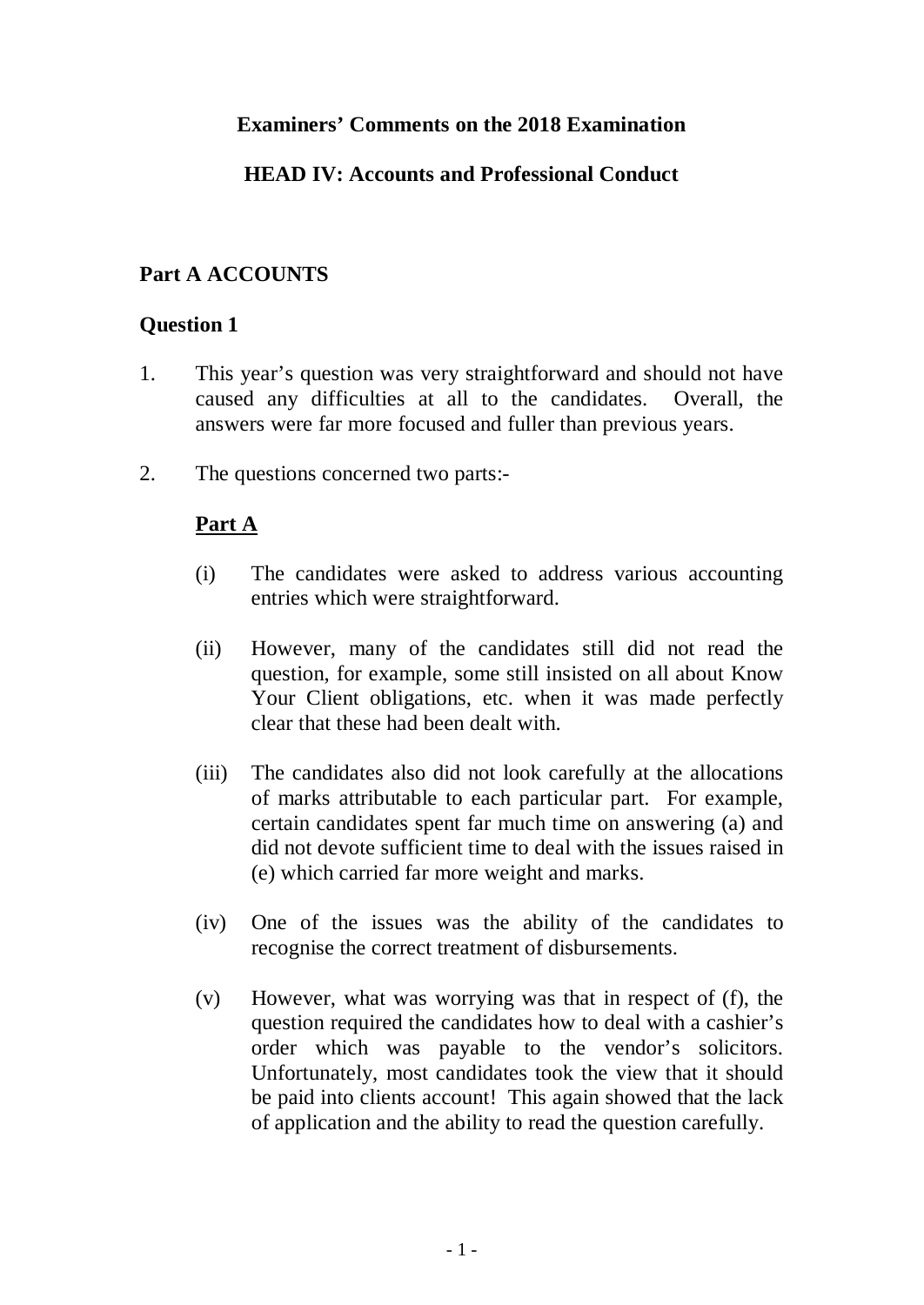# **Part B**

It was very straightforward and required a discussion on online banking and its use as an essential tool in managing a firm. However, many of the candidates failed to answer this in any detail despite the fact that 5 marks was attributable to it and many candidates just copied the relevant extracts from the Accounting Manual.

3. However, overall, the pass rate for the Accounts section was far better than in previous years.

## **PART B PROFESSIONAL CONDUCT**

## **Question 1**

Q1 of Part B required the candidates to comment on the professional conduct of Andrew, a junior commercial lawyer (part (a)) and the professional conduct of Gerald, the managing partner (part (b)), of  $G \&$ Co. G & Co's release of the escrow money from the firm's trust account to Barry had resulted in G & Co being investigated by police, and Andrew and Gerald being accused of handling stolen property and participating in money laundering.

In part (a), candidates would have to examine the conduct of Andrew in handling an escrow transaction. Whether Andrew had taken appropriate steps in the identification, verification and due diligence of his clients Barry and Digital Ltd, represented by Cyril, its CEO. Whether he had sought proper advice from Gerald in the course of acting. How he was wrong-footed when Digital Ltd was replaced by a BVI company Indigo Ltd on the day of signing the escrow agreement. How he failed to conduct customer due diligence measures on Indigo Ltd, a company which in fact did not exist. 18 marks (out of 25 marks) have been allocated to part (a).

In part (b), candidate would have to examine the conduct of Gerald, whether or not he had properly supervised Andrew, whether his direction to Andrew to accept instructions to act was motivated by greed of a fee of \$2 million. Whether he had suspicion of the escrow transaction; whether he had acted properly when his firm did not stop acting and he did not report his suspicion to JFIU. 7 marks (out of 25 marks) have been allocated to part (b).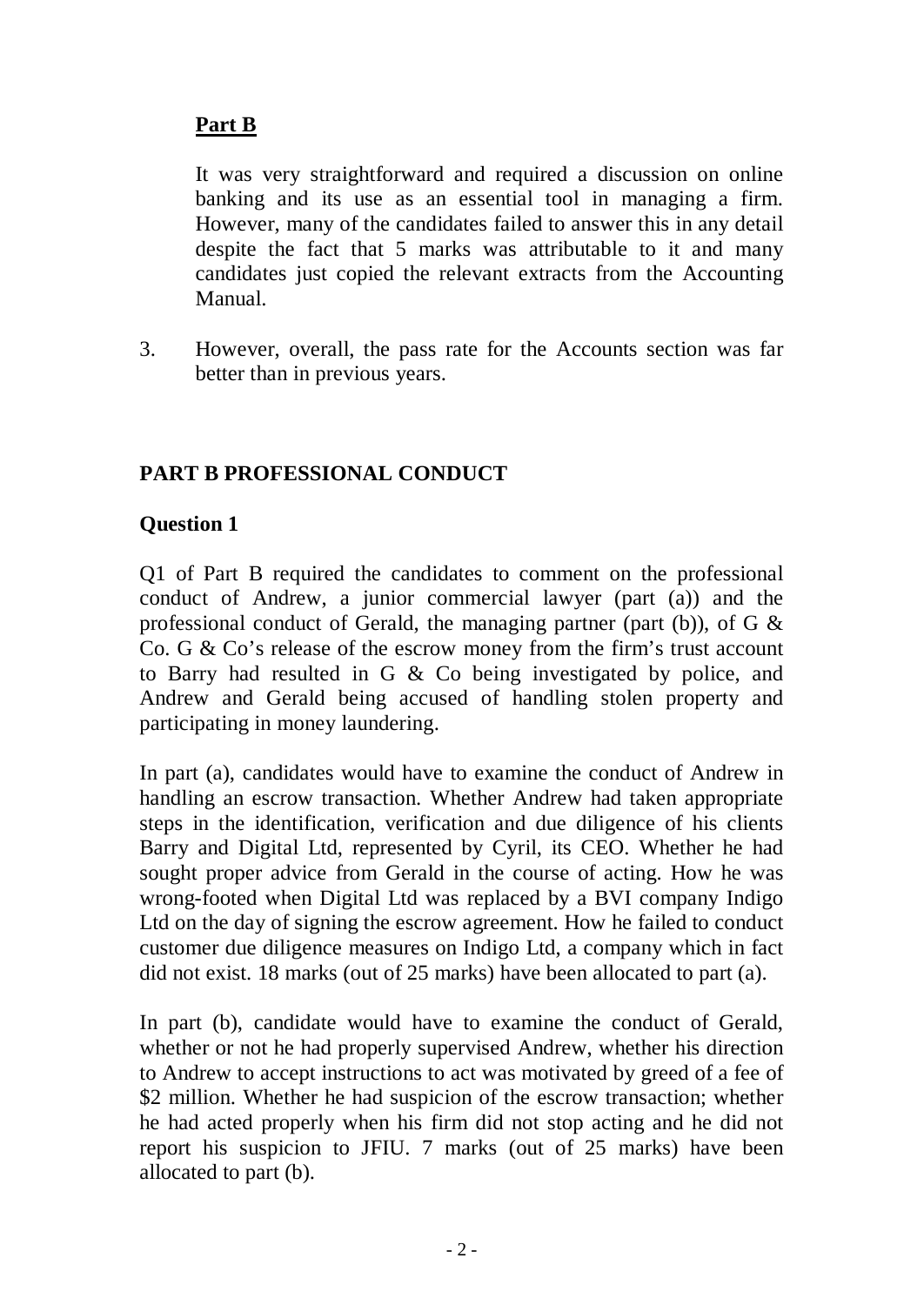It is disappointing that most candidates did not prepare the subject well despite AML/CTF is a serious subject for lawyers in today's practice environment. The Anti-Money Laundering & Counter-Terrorist Financing Ordinance Cap 615 ("AMLO") has been passed into law on 1 March 2018 and lawyers are designated non-financial businesses and professions ("DNFBP"). The Law Society has specifically informed all candidates by its letter of 1 August 2018 that AMLO falls within one of the pieces of legislation for examination under paragraph 12 of Section C of the OLQE Information Package, the syllabus of Head IV has been amended to include AMLO. Indeed the Law Society's above letter may probably be the biggest tip-off in the 2018 OLQE.

Candidates paid more attention to the Law Society's own PDP and less to AMLO. In marking the scripts no distinction was made between the two so long as a candidate could correctly make reference to either the PDP or the AMLO in support of an answer.

Many candidates made general references to a host of irrelevant issues such as the competence of Andrew, which cannot be an issue as he had been supervised by Gerald; the obtaining of a huge fee being a misconduct and the lack of a written agreement on the fee; these cannot be relevant issues as the fee was freely agreed, it was paid and there was no challenge on the fee whatsoever. The real issue is why Barry was willing to pay a big fee for a small job and whether a justifiable suspicion would have arisen because of Barry's willingness to pay such a big fee. Nevertheless some bonus marks ranging from half a mark to two marks were given for good effort. Also bonus marks were given for good presentation.

### **Question 2**

This was a 'stock' question on litigation ethics. Simon was retained to represent his client (charged with a criminal offence) through to trial. The following issues should have been identified and dealt with: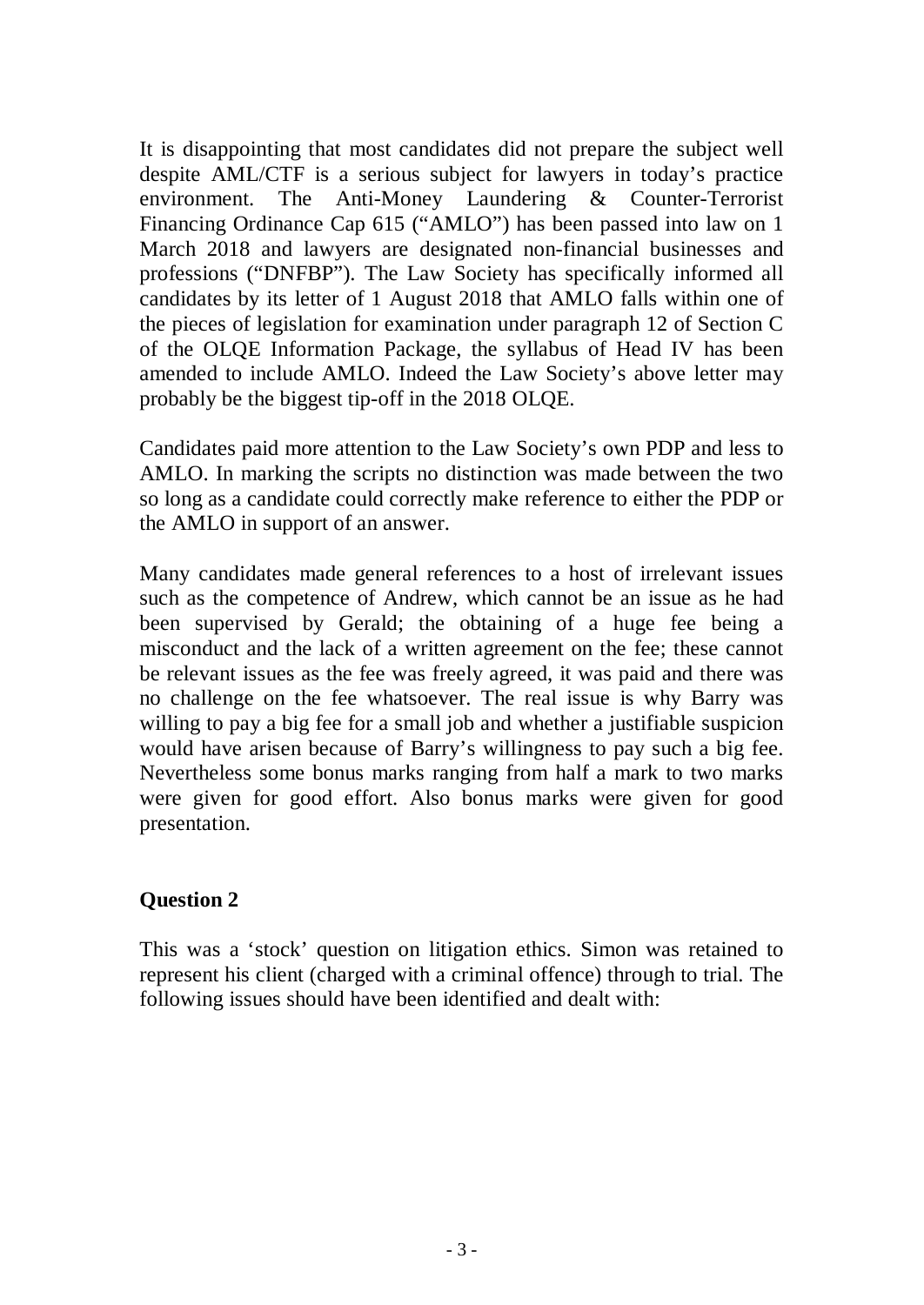## **Part (a)**

- (i) Simon (and his firm) appear to have breached para 6(f) of the Solicitors' Practice Promotion Code which prohibits solicitors referring to their success rate.
- (ii) A solicitor must not accept instructions to act in a matter where another solicitor is acting for the client in respect of the same matter unless the first solicitor consents: Principle 5.11, SG. This principle does not, however, preclude a solicitor from giving a second opinion without the first solicitor's knowledge but in no circumstances should the second solicitor seek to influence the client to determine the first solicitor's retainer: commentary 2 of Principle 5.11.
- (iii) Is Simon competent? He is a corporate and commercial lawyer and he has accepted a retainer in a criminal case. Principle 6.01, SG, provides that a solicitor owes a duty to his client to be competent to perform any legal services undertaken on the client's behalf. Competence involves more than an understanding of legal principles; it involves an adequate knowledge of the practice and procedure by which such principles can be effectively applied and the ability to put such knowledge to practical effect: commentary 4 of Principle 6.01, SG. Principle 5.03, SG, further says that a solicitor must not act in circumstances where he cannot represent the client with competence; he may act, however, where he instructs competent counsel (see commentary 3 of Principle 5.03, SG), although, even so, he must be able to exercise sufficient care and control in the matter: *Davy-Chiesman v Davy-Chiesman* [1984] 1 All ER 321 (CA). It is doubtful whether Simon is competent to represent Chris.
- (iv) There was no written retainer which is in breach of rule 5D, *Solicitors' Practice Rules*, which requires a written retainer to be provided within 7 days of the oral instructions identifying the instructions given, the services to be provided, the name of the solicitor in charge, the solicitor's fee and counsel's fee; further the signed agreement of the client is required.
- (v) Simon sought advice from Benny (barrister) without his client's authority. Two breaches of Simon's professional duties to his client may be involved. First, although a solicitor has implied authority to brief counsel, a solicitor should advise his client when it is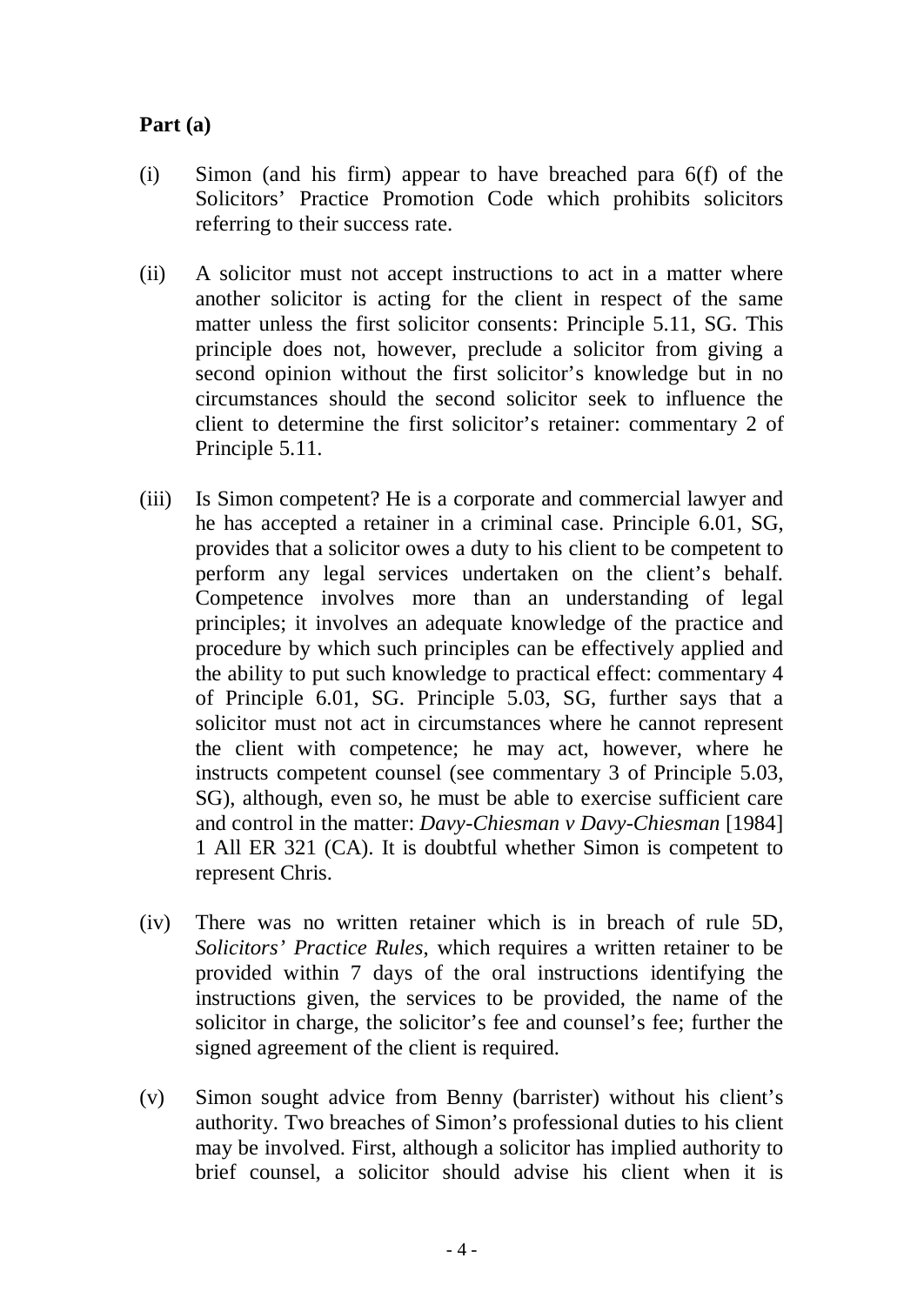appropriate to instruct a barrister and obtain the client's authority before doing so: commentary 3 of Principle 5.17, SG. Here counsel has not been briefed to represent Chris but he has been instructed to advise Simon and has given Simon written advice on how best to conduct the defence. If Simon intends to pass Benny's bill for HK\$20,000 to Chris for payment, he should have secured Chris' approval in briefing Benny in advance. Further, since counsel's fees are a disbursement, if substantial, they must be agreed in advance with the client in writing: see commentary to Principle 4.03, SG.

Secondly, Simon has breached his duty of confidentiality to Chris in briefing Benny. Specifically, he has breached Principle 8.01, SG, which provides that a solicitor has a legal and professional duty to his client to hold in strict confidence all information concerning the business and affairs of his client acquired in the course of his professional relationship and must not disclose such information unless disclosure is expressly or impliedly authorized by the client.

(iv) Re his fee, Simon has provided an estimate when he said that his fee for preparing the defence and representing Chris at trial would be about HK\$200,000. To give an estimate is quite proper but the solicitor must not pitch the estimate at an unrealistically low level solely to attract the client and subsequently charge a higher fee: commentary 3 of Principle 4.01, SG. It is not known whether such was the case here. Oral estimates should be confirmed in writing: Principle 4.04, SG.

## **Part (b)**

Part (b) dealt with the ethics of interviewing an expert who has already been interviewed by the other party (here the prosecution). It is permissible for a solicitor to interview and take statements from any witness or prospective witness at any stage of the proceedings, whether or not that witness has been interviewed or is to be called as a witness by another party: Principle 10.12, SG. This principle is often summarised by saying that 'There is no property in a witness': see *Harmony Shipping Co SA v Saudi Europe Line Ltd* [1979] 1 WLR 1380, CA, 1384, per Lord Denning MR. To avoid accusations of tampering with the witness, however, this should be done in the presence of the lawyer acting for the other party. The limitation is that the expert, when providing a report for the second party, must not disclose anything confidential obtained by the expert from the first party.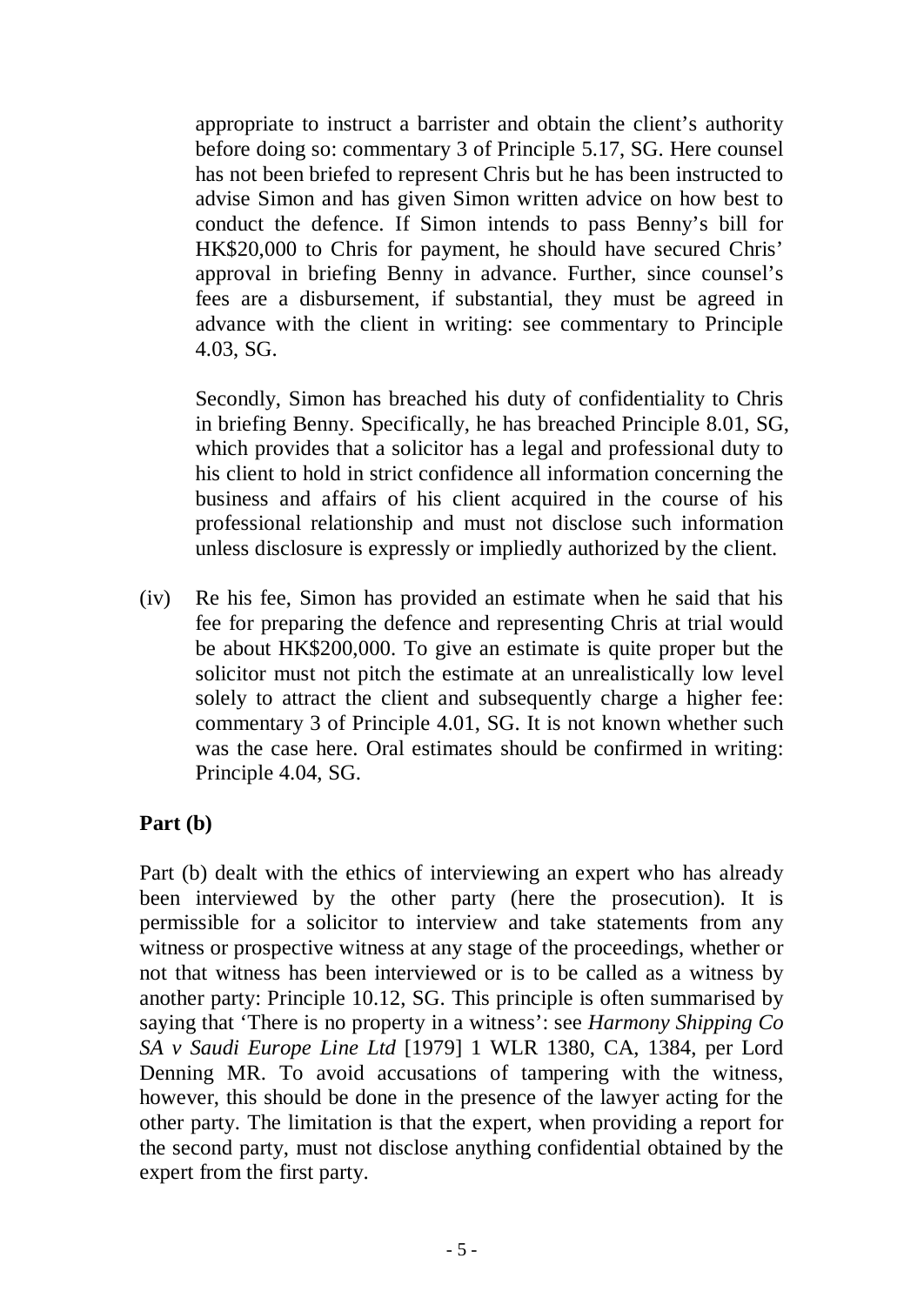### **Part (c)**

Part (c) involved the case where the client admits his guilt to his solicitor before the trial has begun. In brief, if the client confesses that he is guilty of the charge to his solicitor before the trial has begun, the solicitor must decline to act in the proceedings if his client insists on giving evidence in the witness box in denial of his guilt or requires the making of a statement asserting his innocence. The advocate who acts for a client who has admitted his guilt but has pleaded not guilty (as he is so entitled), is under a duty to put the prosecution to proof of its case and may submit that there is insufficient evidence to justify a conviction. Although the advocate may advance any defence open to his client, he must not assert his client's innocence or suggest, expressly or by implication, that someone other than his client committed the offence: commentary 4 of Principle 10.15, SG. Chris, accordingly, may plead not guilty but Simon must explain to him the limitations on the conduct of the defence – namely that Chris may not testify in his defence, attempt to lay the blame on another person or assert his innocence, for example, by running an alibi.

### **Question 3**

(a) Part (a) involves the complex issue whether it is the duty of an advocate who is aware of a material fact for the hearing of an appeal (here a second expert report on his client's personal injuries showing a profound recovery) which he knows would assist the other party or the court in arriving at the truth to disclose that fact. This issue clearly highlights the tension arising in the adversarial system between counsel's duty to the court and his duty to his client. As a general principle, a solicitor who knows of facts which, or a witness who, would assist his adversary is not under a duty to inform his adversary or the court of this to the prejudice of his client. He must not, however, knowingly put forward or let his client put forward false information with intent to mislead the court: commentary 6 of Principle 10.03, SG. It is suggested that keeping silent about the second expert report and arguing the appeal on the strength of the first expert report would constitute deceiving the court. Solicitors have a professional duty to disclose the second report. If a client refuses to permit a solicitor to do so, he must withdraw. As for the law, this issue arose in *Vernon v Bosley (No 2)* [1997] 1 All ER 614, CA. In this case the plaintiff sued for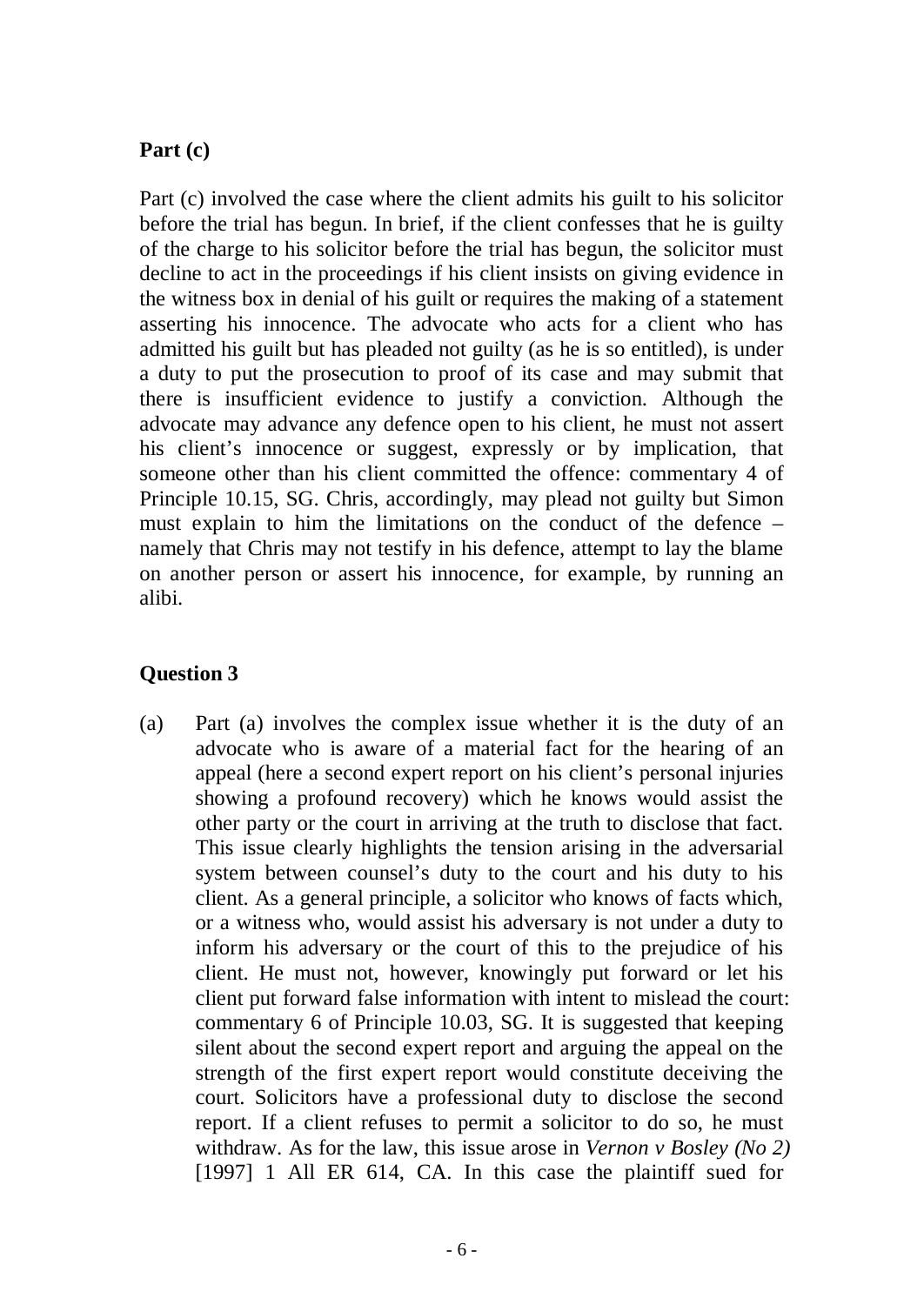personal injuries as a result of nervous shock suffered when his children drowned after a car accident (post-traumatic stress disorder) and substantial damages were awarded. Before the appeal was heard the defendants discovered medical reports made before trial which showed that the plaintiff had substantially recovered from his illness; this had been known to plaintiff's counsel, but had not been brought to the trial court's attention; held that every litigant was under a duty not to mislead the court or his opponent; where the case had been conducted on the basis of certain material facts which were an essential part of the party's case and they were discovered to be significantly different before judgment was given and there was a danger that the court might be misled, it was counsel's duty to advise his client that disclosure should be made and if the client refused to accept that advice, he should not make the disclosure himself but should withdraw from the case (per Stuart-Smith LJ). In such circumstances counsel should disclose the correct facts to his opponent and, unless agreed otherwise, to the judge (per Thorpe LJ).

- (b) The problem in part (b) is that a solicitor must not accept instructions to act as an advocate for a client where it is clear that the solicitor or a member of his firm will be called as a witness on behalf of the client, unless his evidence is purely formal: Principles 5.10 and 10.13, SG. In this case Patrick may be called as a witness to Fred's injuries so he would be disqualified from acting for Fred. The best solution is to call a doctor immediately to inspect Fred's injuries. In this case Patrick would no longer need to be called as a witness.
- (c) This last question involves Jenny's professional duty to the court where she reasonably believes that her client intends to mislead the court. In general, there is no duty upon a solicitor to inquire when he is instructed as to whether his client is telling the truth and it will be for the court to assess the truth or otherwise of the client's statement: commentary 2 of Principle 10.03, SG. When, however, it comes to the knowledge of a solicitor that a client intends to mislead the court by making false statements, the solicitor has a duty to advise the client not to do so and explain the consequences of misleading the court which may amount to a grave criminal offence such as perjury or perverting the course of justice. If the client refuses to accept the advice, the solicitor must cease to act: commentary 3 of Principle 10.03, SG. Applying these principles to the facts, it has not inevitably come to Jenny's knowledge that